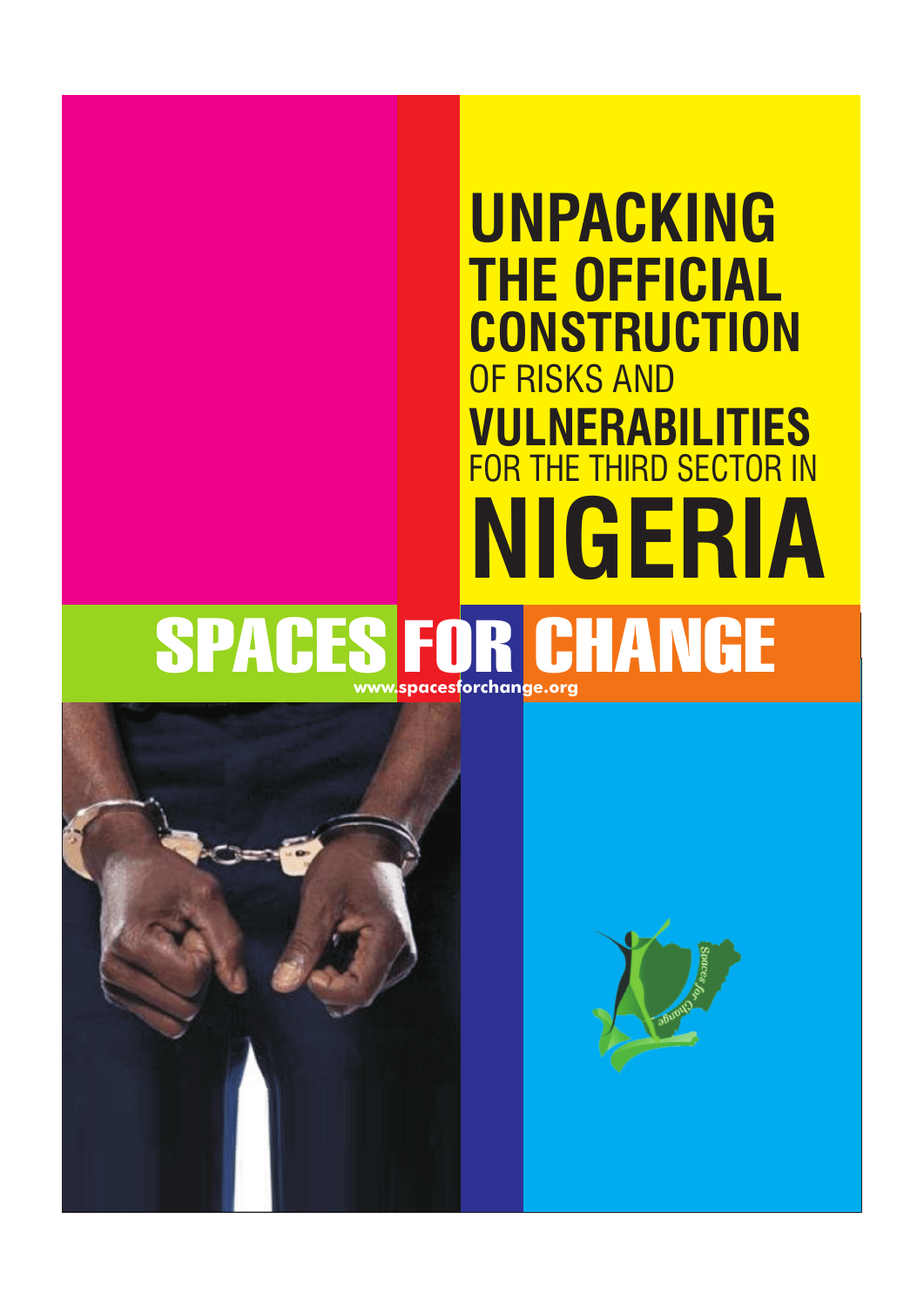### **EXECUTIVE SUMMARY The Risk Assessment of the Non-Profit Sector: Rationale, Results, Reactions**

Across the globe, the work of charities, non-governmental organizations (NGOs), and humanitarian groups—all often regarded as non-profit organizations (NPOs)—have gained tremendous traction over time and space. In Nigeria, NPOs predate the colonial era up to the period of post-independence, operating in various forms such as social movements, student unions and nationalists engaged in pro-independence struggles. Their subsequent metamorphosis into civic movements advocating for democratic rule provided alternative leadership at critical periods in the country's national life particularly during the long decades of military rule.<sup>1</sup> Since Nigeria's return to full democratic rule in 1999, NPOs carrying out different kinds of good works now form a very important part of civil society sector, with their activities reaching millions of people, particularly in the areas of education, health, security, agriculture, policy formulation, democracy, governance, gender rights, public rights advocacy, and so forth. So huge is the non-profit sector that it garnered over \$13.85 Billion in foreign financial inflows to the Nigerian economy between 2015 and 2016.<sup>2</sup>

The Nigerian government conducted a National Risk Assessment (Nigeria NRA) in 2016 to identify, assess, and understand the money laundering and terrorist financing risks for the country's financial systems, including the non-profit sector, and take proportionate measures to counter any threats so identified. Ever since Nigeria started seeking the membership of Financial Action Task Force (FATF), the country has been under pressure to rev up its compliance with the standards and regulations espoused by the international body. The NRA is one of the compulsory compliance tests FATF requires countries to undertake in order to deepen their understanding of the money laundering (ML) and terrorism financing (TF) risks they are exposed to, and also measure the effectiveness of national measures and mechanisms for mitigating those risks proportionately. An assessment of the vulnerability of non-profit sector in particular, may be conceptualized as a stress test of the immune system of the sector against TF threats.

The Nigeria NRA was coordinated by the Nigeria Financial Intelligence Unit (NFIU) "in consideration of its strategic role as the national agency responsible for the coordination of Anti-Money Laundering and Combating the Financing of Terrorism (AML/CFT) matters in the country."<sup>3</sup> The working group for the assignment functioned under the auspices of Nigeria's AML/CFT Inter-Agency Ministerial Committee.<sup>4</sup> At the material time for conducting the National Risk Assessment, the NFIU functioned as a unit under the Economic and Financial Crimes Commission (EFCC).

The working group adopted the World Bank National Risk Assessment tool ("World Bank Tool") for the exercise. The definition of key concepts in the World Bank Tool, namely, threats and vulnerabilities, are similar to the definitions under the Guidance Notes on the conduct of a National Money Laundering and Terrorist Financing Risk Assessment<sup>5</sup> (Risk Assessment Guidance Notes). The working group was required to assess the threat and vulnerability levels respectively of specific sectors through the spectrum of Low,

 $PAGE$  08

<sup>1.</sup> Kew, Darren and Oshikoya, Modupe (2014) Escape from Tyranny: Civil Society and Democratic Struggles in Africa in Obadare, Ebenezer (ed) Handbook of Civil Society in Africa. Springer - Verlag New York

<sup>2.</sup> Bamaga Bello (2018): The Challenges of Regulating NPOs for AML/CFT Compliance: A presentation made at the GIABA Regional Workshop on the Development of Effective Frameworks and Structure to fight against ML/TF through Non- profit Organizations (NPOs) from  $4<sup>th</sup> - 6<sup>th</sup>$  April, 2018 at Abuja, Nigeria. Bamanga Bello, FNIM is the Director of the Special Control Unit against Money Laundering, pg 4.

 <sup>3.</sup> Nigeria National Risk Assessment Report. retrieved from http://www.nfiu.gov.ng/images/Downloads/downloads/nrareport.pdf 4. Ibid.

<sup>5.</sup> FATF Guidance: National Money Laundering and Terrorist Financing Risk Assessment (2013) available at http://www.fatfgafi.org/media/fatf/content/images/National\_ML\_TF\_Risk\_Assessment.pdf.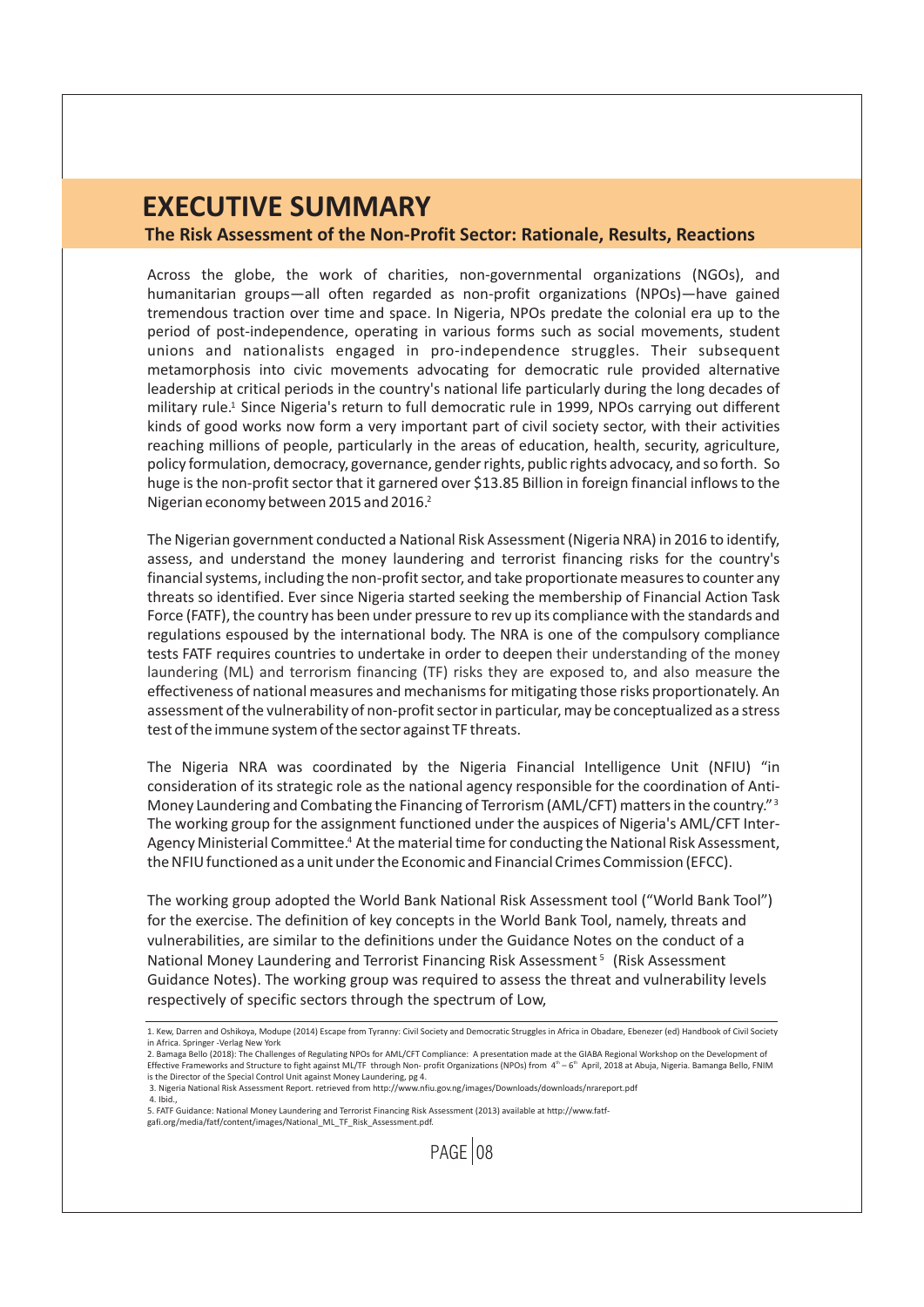Medium Low, Medium, Medium High, and High. The purpose of carrying out an assessment of the vulnerability of NPOs is to identify the weaknesses that could lead to the successful abuse of the sector for TF.

The Nigeria NRA finds that 65% of non-profit organizations (NPOs) interviewed receive 50% of their funding from foreign donors while 35% receive 100% of their funding from domestic donors.<sup>6</sup> It concludes that the practice of foreign agencies or individuals sending money directly to NPO's without being accountable or reporting to any regulatory body is a potential risk for ML.<sup>7</sup> The Nigeria NRA further posits that some of NPOs have become tools for money laundering either by politically exposed persons (PEPs) or public servants under the guise of contributing for a particular cause or projects. These assertions are not backed by any evidence and would appear to the reader of the Nigeria NRA as speculative.

For instance, in April 2018, a director of the Nigeria Financial Intelligence Unit (NFIU) disclosed that the agency had begun the profiling of NGOs with the aim of de-registering organizations that have "deviated" from their mandate. The profiling and screening, according to NFIU, became necessary in view of the emerging threat of "non-profit organizations" being used as "veritable tools to launder money and finance terrorism" in Nigeria and other West African countries.<sup>8</sup> This statement made without reference to any evidence in terms of specific incidents, convictions, asset forfeitures, penalties, closures or any ongoing ML/TF investigation involving any non-profit entity in Nigeria. The official perception of NPOs as unaccountable often flows from the disconnect between regulatory agencies and NPO funding-raising dynamics. Officials and official institutions are largely unaware of the stringent due diligence measures and reporting requirements attached to foreign donations and grant-making to NPOs.

In its concluding remark, the Nigeria NRA admits that while the abuse of NPOS for ML may seem to be potentially low, NPOs pose significant ML threat "due to the fact that NPOs are not effectively regulated." It goes on to state that "while there are no available data on cases, assets frozen, seized or confiscated in relation to money laundering, it's still very obvious from our findings that this sector poses a risk, hence the ML threat assessment level for this sector is rated Medium High." Reaching conclusions like this without evidence reinforce the notorious perception of strong links between charitable operations and terrorism, providing an excuse for countries to roll-out certain measures that significantly constrict the space for non-profit activities.

#### **Should NPOs be subjected to AML/CFT regimes and stringent surveillance procedures?**

FATF's 40+9 Recommendations are regarded as the global norm on anti-money laundering and countering financing of terrorism. Out of these 49 Recommendations, Recommendation 8 (R8) specifically relates to nonprofit organisations' (NPOs') susceptibility to terrorist financing abuse. The initial language of R8 was that "NPOs possess characteristics that make them particularly attractive to terrorists or vulnerable to misuse for terrorist financing." This recommendation triggered a global push back from international NPOs and human rights watchdogs who identified the dangers in the phraseology of the recommendation.

Yielding to pressure from the global NPO community, FATF revised R8 in 2016, jettisoning the sweeping categorization of NPOs as vulnerable to terrorist financing. The revised regulation now requires countries to undertake a risk assessment of the NPO sector in order to identify the vulnerabilities of NPOs, the vulnerable NPOs and evaluate the sufficiency of available legislation for counteracting the risks.

6. Ibid., pp. 32-33.

<sup>7.</sup> Ibid., p. 33.<br>8. The Punch, Terrorist Financing: FG Begins Moves To De-Register 'Deviant' NGOs, Published April 4, 2018: https://punchng.com/terrorist-financing-fg-begins-movesto-de-register-deviant-ngos/

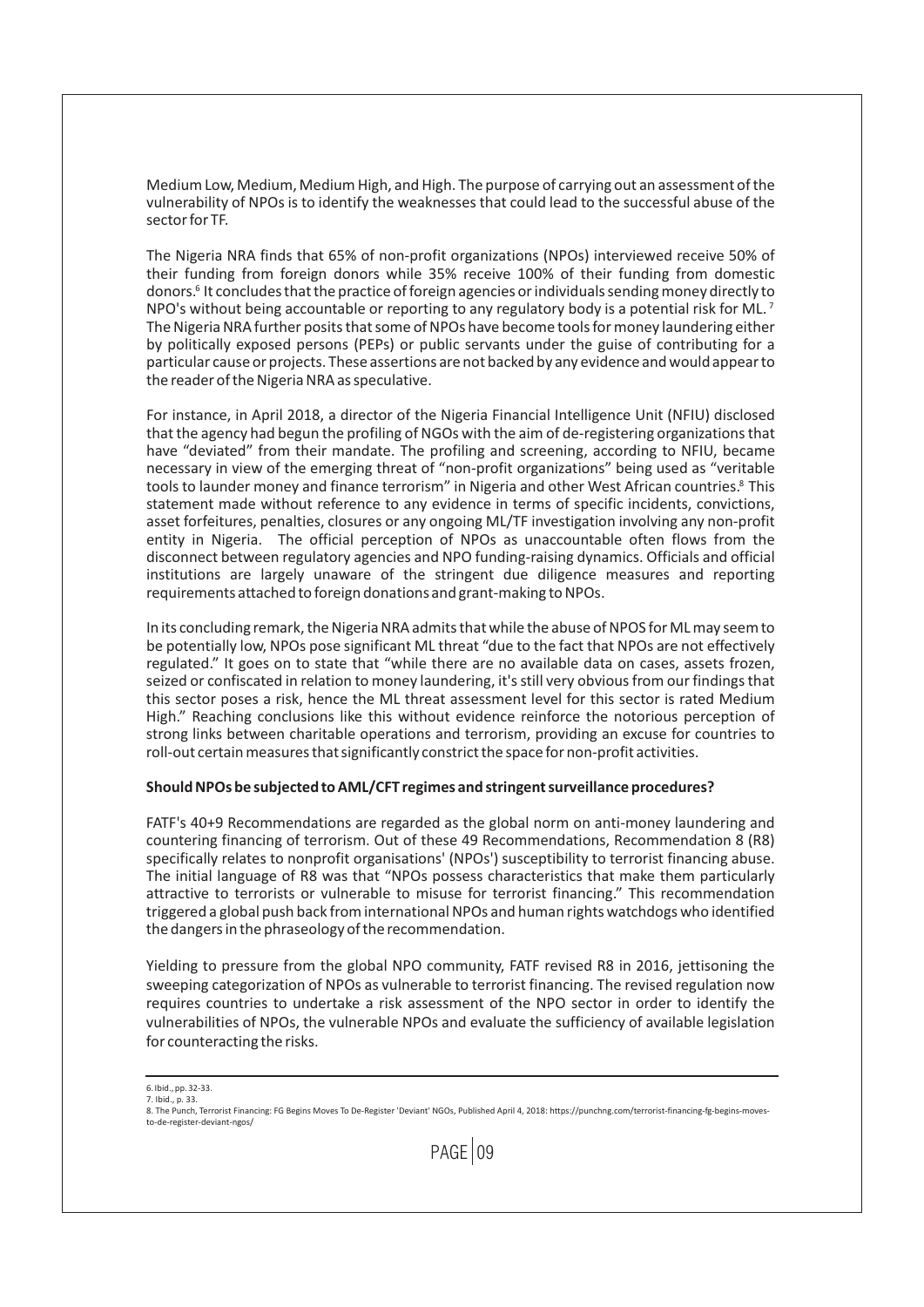Consequently, the obligation of countries under R8 is no longer to visit NPOs with more stringent regulation and scrutiny but that any measure taken by countries on Recommendation 8 must be backed by a risk assessment of NPOs exposure to terrorist financing and must be commensurate with the identified TF risks. The emphasis of FATF with respect to R8 is that countries are able to demonstrate that they understand the risk that the NPO sector faces and are able to apply counter measures that are targeted at, and proportional to the risks.

It seems the FATF revision came a little too late. Prior to the revision, the perception of NPOs as having links to terrorist financing had spread far and wide. Also, countries had introduced measures tightening the space for non-profit activity in their respective jurisdictions and laws once made, are difficult to retract. Whether it is the conclusion of the Nigeria NRA or the profiling measures of the NFIU, these developments are characteristic of the unrelenting attempts by state actors to use restrictive measures, including legislations, to control the activities of nongovernmental groups by limiting their capacity to organize and receive funding.

A parliamentary attempt in 2016 to shrink the civil society space through the proposal for the establishment of a NGO Regulatory Commission<sup>9</sup> came few weeks after Nigeria voted against a July 2016 Human Rights Council Resolution at its 32nd session, which required States to commit to ensure a safe and enabling environment in which civil society can operate free from hindrance and insecurity. <sup>10</sup> Nigeria is one of the 7 countries that voted against the resolution. Far beyond the state-led exertions to use the instrumentality of the law to close the civil society space are other underhand tactics designed to achieve the same objective. Arrests, detentions, bank account freezes, social media surveillance, smear campaigns, media trials of active citizens and vocal critics of the government have also been documented and published on a database developed by SPACES FOR CHANGE.<sup>11</sup>

However, when it comes to the financing of terrorism, the official disposition toward the NPO sector has been antagonistic. Although R8 has been revised, it already established the front for what has become, in a number of jurisdictions, an unrelenting battle between (a) local law and policy makers, who under the guise of compliance with the FATF Standards seek to tighten the regulation of NPOs, on the one hand, and (b) the members of the NPO sector, who view the Standards as licenses to law and policy makers to clamp down on dissent and foist restrictive regulatory regimes upon NPOs, on the other hand. This view of the NPO sector has been termed by many as "policy laundering", which is the fronting of policies and laws as seeking to achieve obvious societal good while concealing the real predicate intention behind such policies.<sup>12</sup> Thus, governments may hide under compliance with its non-binding international obligations, to make laws that would restrict the rights of its citizens. It should be noted that sometime, the policy makers may seek to make restrictive laws in an honest, albeit erroneous, venture to comply with FATF recommendations. That is why a deep understanding of FATF and its recommendations is indispensable, hence this study.

The paper faults the official construction of risks, threats and assessment of the third sector as detailed in the Nigeria NRA 2016 for the following reasons:

 $PAGF$  10

<sup>9.</sup> The bill, popularly known as the NGO Bill, sought to "to regulate CSOs on matters relating to their funding, foreign affiliation and national security, and ... to check any likelihood of CSOs being illegally sponsored against the interest of Nigeria'

<sup>10. 32</sup>nd session of the Human Rights Council (13 June to 1 July and 8 July 2016) available at

https://www.ohchr.org/en/hrbodies/hrc/regularsessions/session32/pages/32regularsession.aspx

<sup>11.</sup> A database of clsoing spaces for civic rights in Nigeria. see www.closingspaces.org

<sup>12.</sup> See Ben Hayes "Counter-Terrorism, "Policy Laundering," and the FATF: Legalizing Surveillance, Regulating Civil Society". Available at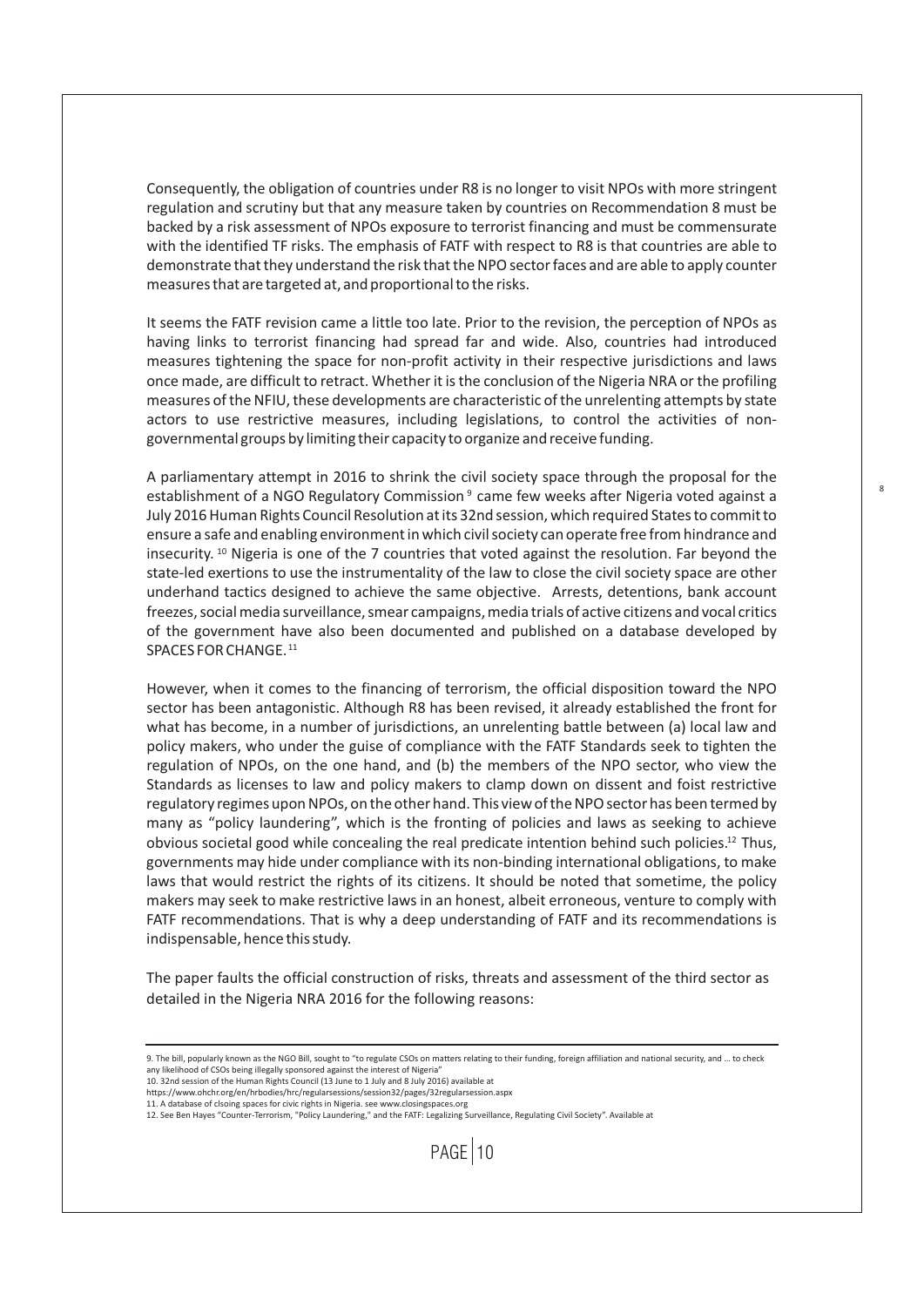- 1. R8 is exclusively a TF recommendation. Therefore, for the purpose of compliance with R8, NPOs should ordinarily not be subjected to a sectoral ML assessment. In other words, the NPO sector is not regarded by FATF as facing any specific ML risk that warrants a specific assessment of the sector. Therefore, a major shortcoming of the Nigeria National Risk Assessment is that it specifically assesses the NPO sector for ML risks, sharply contrasting with FATF's R8 requirements.
- 2. The major flaw in the Nigeria NRA is the classification of NPOs as DNFBPs. As a result of this classification, it is unlikely that the AML/CFT regulators would be able to apply a targeted approach in their regulation of NPOs as the same set of rules would be applied to diverse organizations with different objectives, organizational structures, sizes, funding streams and risk exposure levels, just because the share a non-profit outlook in common.
- 3. A National Risk Assessment is a specific requirement of Recommendation 1 of the FATF Standards which sets the tone for the Risk-Based Approach to AML/CFT. Contrary to the requirements of the risk-based approach, the Nigeria NRA does not identify the NPOs which face threats of terrorist financing. Understanding which NPOs face threats of TF requires in-depth understanding of the various types or categories of NPOs operating in Nigeria and the actual TF threats faced by the NPO sector.
- 4. The prevalent notion in the Nigeria Risk Assessment towards the NPO sector is that (1) the NPO sector is not regulated, and (2) as a result of the non-regulation of the NPO sector, they are both at risk of ML and TF abuse. As a result of this, the NPO sector was regarded as being worse off than the financial sector because the financial sector is regulated while the NPO sector is not. As has been shown in this report, the NPO sector is regulated and no legislative or regulatory gap was discovered in the course of this research. Instead, the authors believe that what is missing is the conscientious application of the laws and regulations by the regulators.
- 5. Under the threat analysis of the NPO sector, the Nigeria NRA appears to mix up the meaning of "threat" with "vulnerability" in various parts of the analysis. The lack of clear understanding of threats and vulnerability and the apparent attribution of TF risks and vulnerabilities in the ML assessment of the NPO sector casts a shadow of doubt over the outcome of the NRA.
- 6. In conclusion, the Nigeria NRA does not satisfy the requirements in Recommendation 8. This may be rectified by undertaking a specific risk assessment of the Nigerian NPO Sector taking into consideration the provisions of Recommendation 8 and other supporting FATF documents such as the Interpretative Notes to Recommendation 8, the Best Practices Paper and the Risk Assessment Guidance Notes.

In light of the foregoing, this paper critically analyses the findings of the National Risk Assessment (Nigeria NRA) 2016. It interrogates the applicability of AML/CFT regimes to the NPO sector in Nigeria in light of FATF's revised Recommendation 8. What this study has done is to present the data, evidence and legal arguments in support of the integrity of the NPO sector in Nigeria, while advocating for a collective push back against the clampdown on civil society. Furthermore, the paper assesses the adequacy of the regulatory frameworks and institutional arrangements for preventing the misuse of CSOs resources, highlighting the existing gaps in the construction of official threats and vulnerability assessments, including where high risks remain and where implementation could be enhanced.